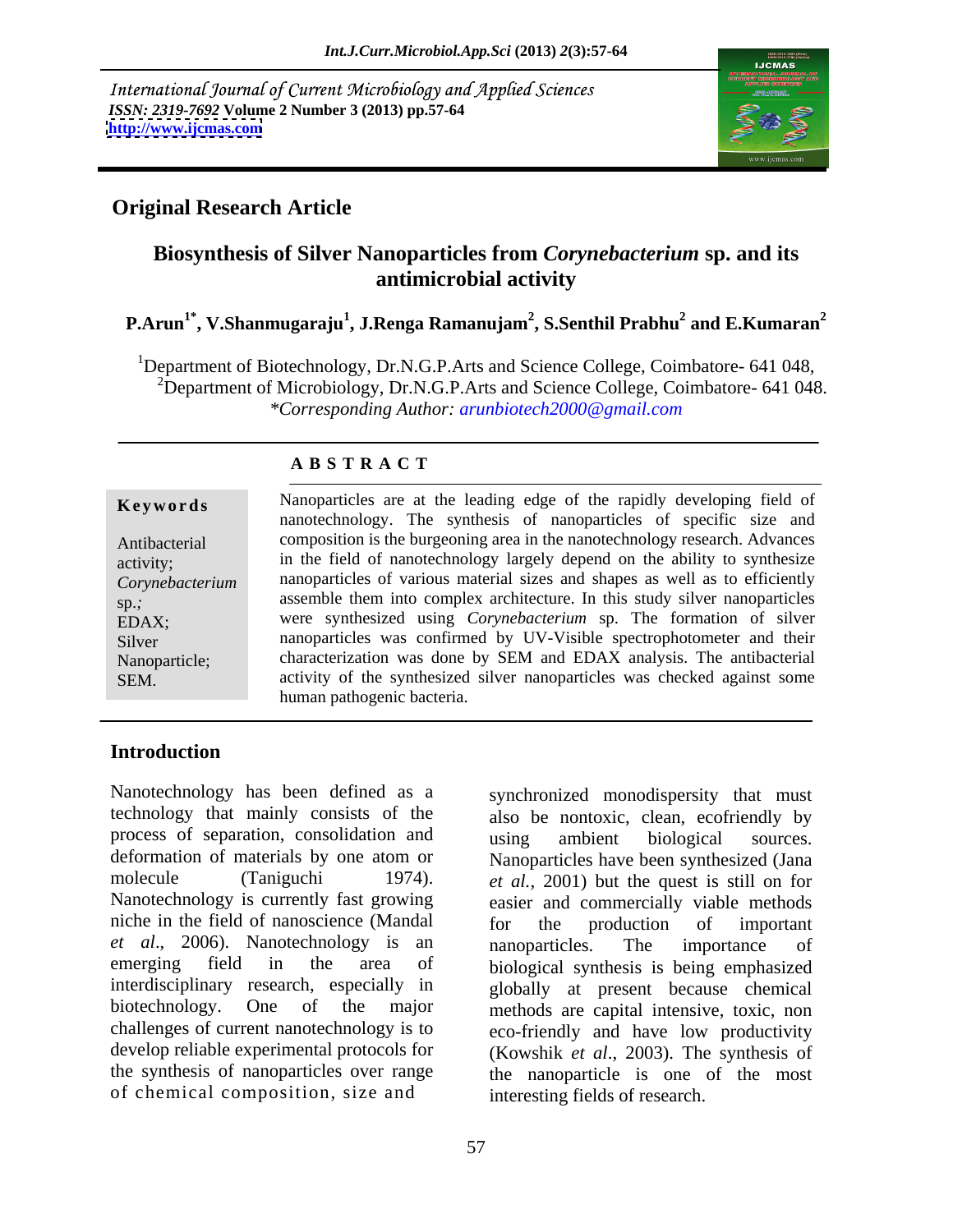Silver exhibits the highest efficiency of properties, silver nanoparticles can be used Plasmon excitation (Kreibig *et al*., 1995). for their catalytic, conductive and optical Moreover, optical excitation of plasma features (Medina et al., 2005; Fuller et al., resonance in silver nanoparticle is the most 2002). efficient mechanism by which light interacts with matter. A single silver The noble metals especially silver have nanoparticle interact with light more attracted great attention due to their efficiently than a particle of the same dimensions composed of any known branches of science namely catalysis organic or inorganic chromophore. The (Lewis *et al*., 1993), photonics (Maier *et*  light interaction cross-reaction for silver  $al.$ , 2001; Carotenuto *et al.*, 2001), can be about ten times that of the photography (Lam *et al*., 1991), chemical geometric cross-section, which indicates sensing (Kim *et al*., 2001). Surface that the particle capture much more light than the physically incident on them (Evanoff *et al*., 2004; Kelly *et al*., 2003). microbial agents (Malaiye *et al*., 2005). In Silver is also the only material whose the current study, silver nanoparticles were plasmon resonance can be tuned to any synthesized from *Corynebacterium* sp. wavelength in the visible spectrum. The and their antibacterial activity was

The properties of these silver nanoparticles in applications as diverse as catalysis, sensors and medicine depend critically on **Materials and Methods** the size and composition of the nanoparticles. Researchers in the area of nanoparticles synthesis are mainly oriented in controlling their shape, size and Corynebacterium sp. was obtained from compositions. Each of these parameters is an important factor in determining the Escherichia coli. Corvnebacterium properties of nanoparticles that lead to *diphtheria*, *Klebsiella pneumoniae*, various technological applications *Bacillus* sp. *Pseudomonas aeruginosa* and various technological applications *Bacillus* sp. *Pseudomonas aeruginosa* and (Chandross *et al.*, 1999; Djalali *et al.*, *Staphylococcus aureus* were obtained from 2004). Nanoparticles can be employed in a KMCH, Coimbatore. great number of applications such as fuel cells, heterogenous catalysts, **Synthesis of silver nanoparticles from** electrocatalysts, and pigments. Silver nanoparticles are antimicrobial towards a broad spectrum of Gram negative and The culture was centrifuged at 5000 rpm Gram positive bacteria (Kim *et al*., 2007; for 15 minutes and the supernatant was

Furthermore silver nanoparticles show silver nitrate solution (1mM) and

features (Medina et al., 2005; Fuller *et al*., 2002).

applications in various *al*., 2001;Carotenuto *et al*., 2001), Enhanced Raman Scattering is mostly important in the medicinal fields as anti synthesized from *Corynebacterium* sp. and their antibacterial activity was checked against different clinical pathogens.

# **Materials and Methods**

# **Cultures**

*Corynebacterium* sp. was obtained from Micro Lab, Coimbatore. Pure cultures of *Escherichia coli, Corynebacterium diphtheria, Klebsiella pneumoniae, Staphylococcus aureus* were obtained from KMCH, Coimbatore.

### **Synthesis of silver nanoparticles from bacterial filtrate**

Panacek *et al*., 2006). taken as bacterial filtrate. 10 ml of antifungal and antiviral activity incubated in a brown bottle for 3 days at (Elechiguerra *et al*., 2005, Lu *et al*., 2008).Besides their antimicrobial bacterial filtrate was mixed with 90 ml of silver nitrate solution (1mM) and room temperature. The metal processed bacterial filtrate was centrifuged at 8000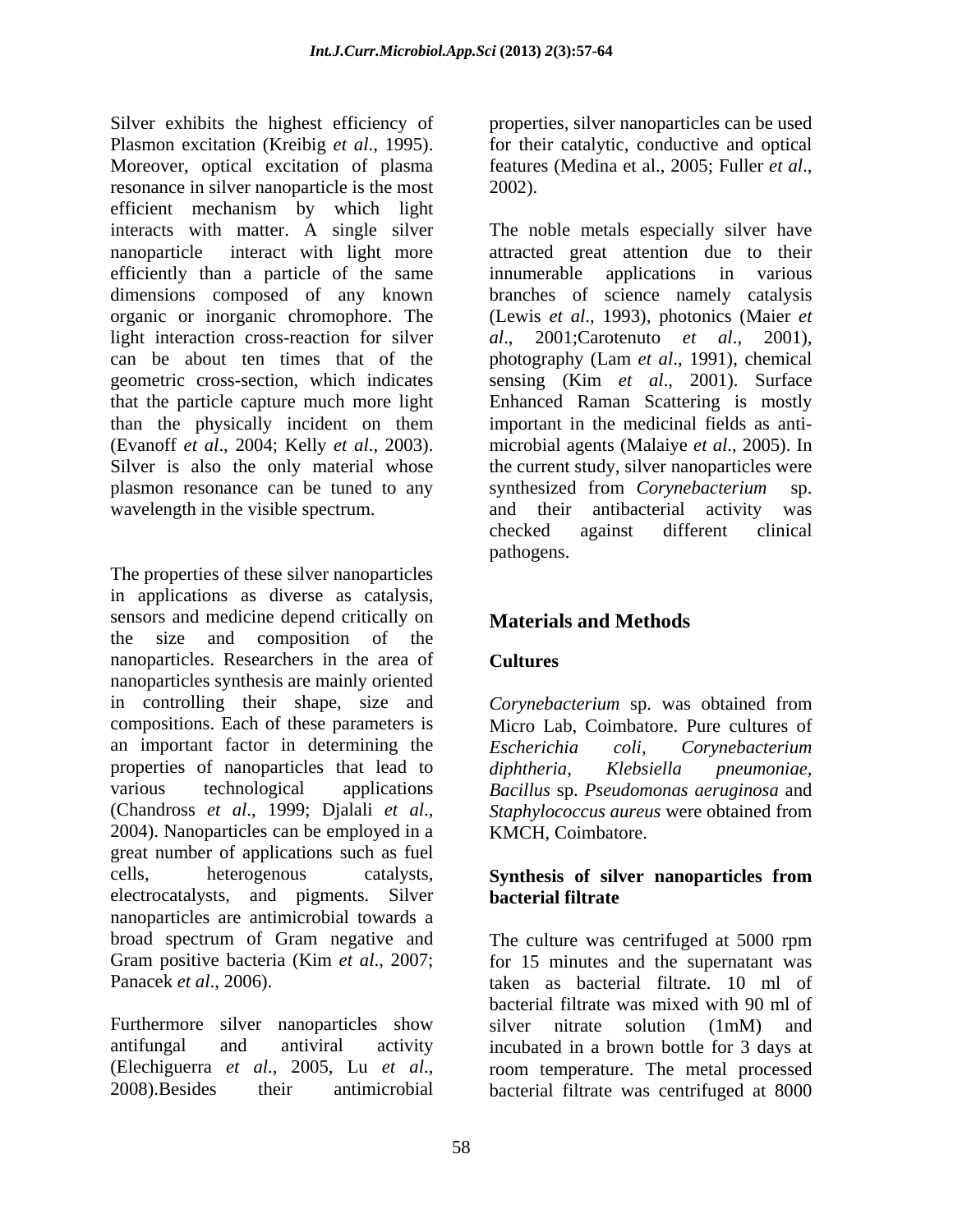rpm for 20 minutes. The semi-solid pellet was dried and powdered using petroleum **SEM analysis:** ether. Few drops of petroleum ether was

Qualitative testing of the supernatant was done by UV-Visible spectrophotometer to then the film on the SEM grid were confirm the reduction of silver ions. The allowed to dry by putting it under a Silver nitrate solution was kept as control and 1ml of sample supernatant was withdrawn after 24 hr and absorbance was **EDAX Analysis** measured by using UV-Visible spectrophotometer between 400-600 nm. In order to carry out EDAX analysis, the

Nitrate reductase is an enzyme that and performed on Hitachi S-3400 NSEM converts nitrate to nitrite. The enzyme instrument equipped with a Thermo activity was measured using the method described by Harley (1993). The activity was measured by adding the substrate for **Antibacterial activity of silver** the enzyme (nitrate) and then measuring **nanoparticles** the amount of nitrite after 1hr. The net increase in nitrite at 1hr is the amount of The antibacterial activity of the nitrate reductase activity. 0.5 ml of synthesized silver nanoparticles was phosphate buffer was pipette out into the checked against both Gram positive and test tubes, in that 0.2 ml of standard Gram negative bacterium. Agar well potassium nitrate solution was added and mixed well. 0.4 ml of NADH and 0.7 ml the antibacterial activity of the synthesized of distilled water was added to the tubes. To this mixture 0.2 ml of bacterial filtrate - pathogenic bacteria *viz., Escherichia coli,* silver nitrate mixture was added and the *Corynebacterium diphtheriae, Klebsiella* control was maintained without the *pneumoniae, Bacillus* sp.*, Pseudomonas* bacterial filtrate – silver nitrate mixture. *aeruginosa and Staphylococcus aureus*. The tubes were incubated in a water bath These organisms were grown in nutrient at  $30^{\circ}$ C for 15 minutes. The reaction broth for 24 hr. Approximately 20 ml of mixture was then terminated by adding 1 ml of NED reagent and then the tubes sterilized Petri dishes and allowed to were incubated for 90 minutes. The OD values were observed at 540 nm in regular intervals of time.

### **Characterization of silver nanoparticles SEM analysis:**

added to the semi-solid pellet and kept for Scanning Electron Microscopic (SEM) vaporization. The powdered pellet was analysis was carried out in Karunya stored at 4<sup>o</sup>C. University, Coimbatore, using Hitachi S-**UV-Visible spectrophotometric analysis** grid by just dropping a very small amount confirm the reduction of silver ions. The allowed to dry by putting it under a 4500 SEM machine. Thin films of the sample was prepared on a carbon coated of the sample on the grid, extra solution was removed using a blotting paper and then the film on the SEM grid were mercury lamp for 5 min.

# **EDAX Analysis**

Nitrate reductase assay extracts reduced silver Nanoparticles were dried and drop coated on to carbon film and performed on Hitachi S-3400 NSEM EDAX attachments.

### **Antibacterial activity of silver nanoparticles**

The antibacterial activity of the synthesized silver nanoparticles was diffusion method was done to determine silver nanoparticles against human Muller Hinton agar was poured in solidify.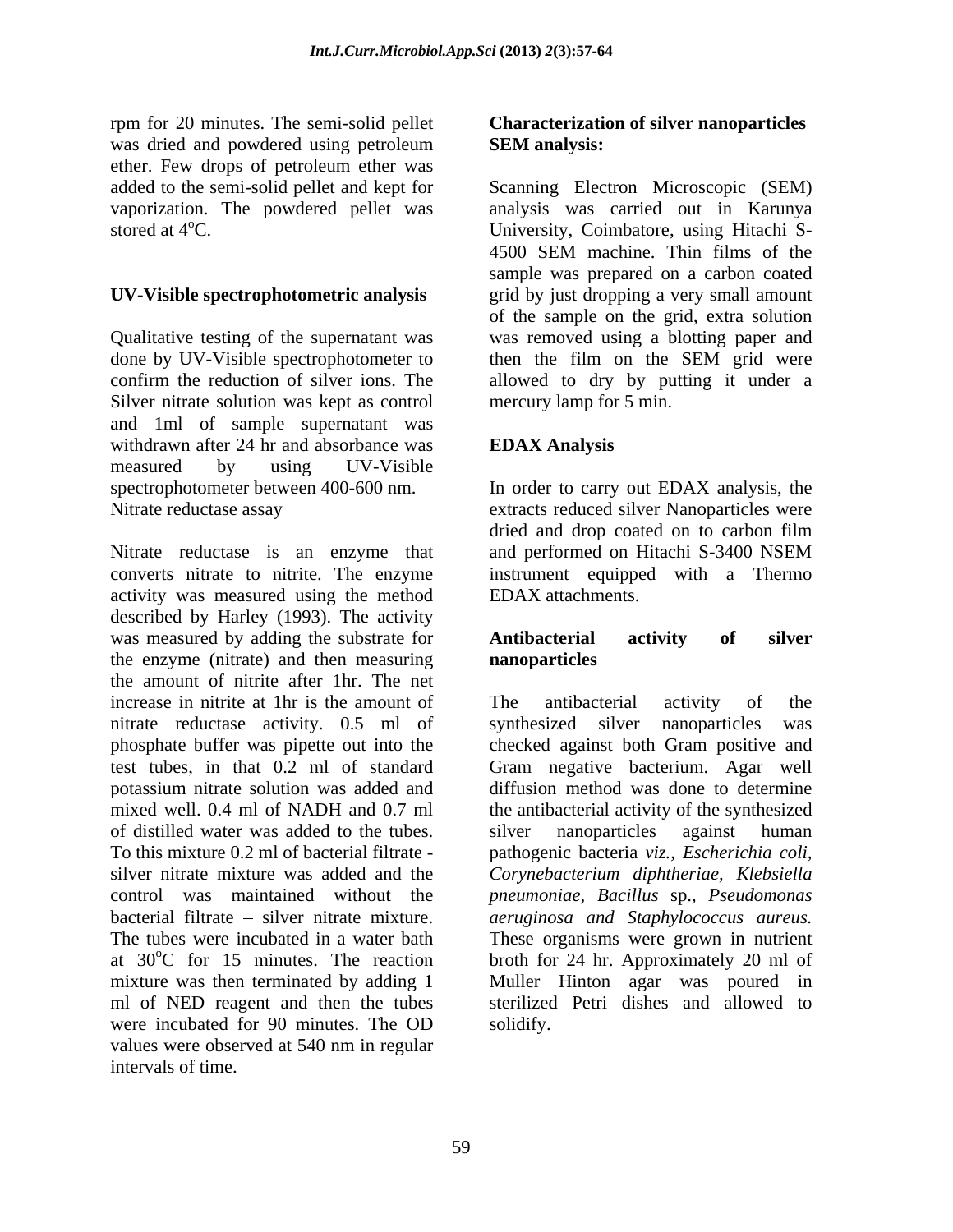The plates were swabbed with the spectroscopic analysis. In UV-Visible organisms. Agar wells of 5 mm diameter spectrum, a strong peak was observed were prepared with the help of a sterilized between 420 nm, indicating the presence stainless steel cork borer. Five wells were of silver nanoparticles. (The OD values are prepared in the agar plates. The wells were labeled as E, E1, D, D1 and N1. The synthesized silver nanoparticles were dissolved in ethanol, DMSO, distilled water and added to the wells completely. Table. 1 OD values for UV-VIS Ethanol and DMSO were also maintained as control separately in the wells. The plates which were inoculated with the bacterial and silver nanoparticles were incubated at 37<sup>o</sup>C for 24 hr. The plates were examined for evidence of clear zones of inhibition. The diameter of such zones of inhibition was measured using a meter ruler and the values for each organism was recorded and expressed in millimeter.

**Synthesis of silver nanoparticles**<br>
Cell free filtrate of *Corynebacterium* sp.<br>
was mixed with silver nitrate solution and<br>
incubated in dark in rotary shaker for 72<br>
hours. Samples showed change in colour<br>
from almost c Cell free filtrate of *Corynebacterium* sp. hours. Samples showed change in colour  $\Box$   $\Box$  0 hours 24 42 72 from almost colourless to brown, this is a  $\Box$   $\Box$  hours hours hours clear indication of the formation of silver nanoparticles in the reaction mixture. The **Time in Hours** intensity of the colour was increased during the period of incubation. The appearance of brown colour was due to the excitation of surface Plasmon vibrations.<br>The control showed no change in colour of **Nitrate reductase assay** The control showed no change in colour of the mixture when incubated in the same conditions. (The colour change is shown in

### **UV-VIS spectrophotometric analysis**

Synthesis of colloidal silver nanoparticles was initially performed by UV-Visible shown in the Table.1; Fig.2.)

### **Table. 1** OD values for UV-VIS Spectrophotometric analysis

| $H^A$                                                                                     |
|-------------------------------------------------------------------------------------------|
| ilver nanoparticles were<br>12                                                            |
| °C for 24 hr. The plates<br>hours<br>hours<br>hours  <br>hours                            |
| 0.00<br>for evidence of clear zones<br>0.00<br>0.00<br>0.00<br><b>Blank</b>               |
| e diameter of such zones<br>0.85<br>0.38<br>$\sim$ $ \sim$<br>0.19<br><b>Test</b><br>0.53 |

### **Figure.2** OD values of UV Spectrophotometer



### **Nitrate reductase assay**

the Fig.1) and the presence of nitrate reductase In this study, the nitrate reductase activity enzyme in the culture filtrate of *Corynebacterium* sp. was detected by nitrate reductase assay. Hence, nitrate reductase activity and the presence of nitrate reductase enzyme in the isolate indicates the reduction of silver nitrate into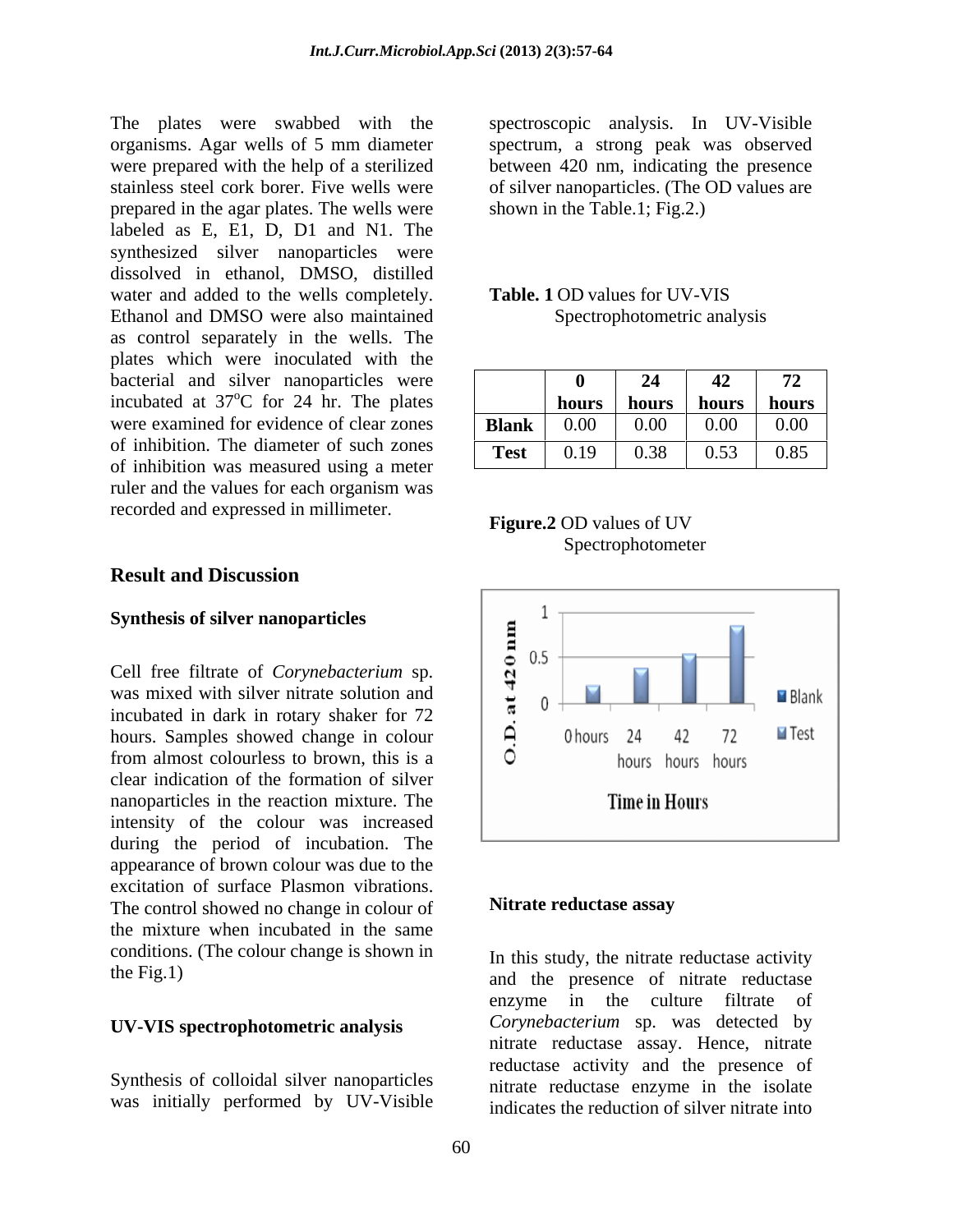silver nanoparticles. (The OD values are

|              | o     | 24    | 42    | 72    |
|--------------|-------|-------|-------|-------|
|              | hours | hours | hours | hours |
| <b>Blank</b> | 0.00  | 0.00  | 0.00  | 0.00  |
| <b>Test</b>  | 0.35  | 0.51  | 0.66  | 0.70  |
|              |       |       |       |       |

# **Figure.3** OD values for nitrate



### **Characterization of silver nanoparticles**

obtained in the filtrate showed silver nanoparticles with an average size of about 24.55 nm, 24.46 nm, 24.85 nm, 25.34 nm, 26.76 nm, 31.58 nm, 32.05 nm (Fig. 4).

Analysis through Energy dispersive X-ray<br>
(EDX) spectrometers confirmed the **Antibacterial activity of silver** (EDX) spectrometers confirmed the **Antibacterial**<br>presence of elemental silver signal of **nanoparticles** presence of elemental silver signal of silver nanoparticles. The vertical axis displays the number of X-ray counts with The synthesized silver nanoparticles the horizontal axis displays energy in Kev.

shown in the Table.2; Fig.3). energies for silver (Ag) are displayed and **Table. 2** OD values for nitrate reductase spectrum, thus giving confidence that Assay silver has been correctly identified (Fig. 5) Identification lines for the major emission these correspond with peaks in the





**Figure. 5** EDAX analysis of nanoparticles



### **Antibacterial activity of silver nanoparticles**

The synthesized silver showed activity against *Corynebacterium*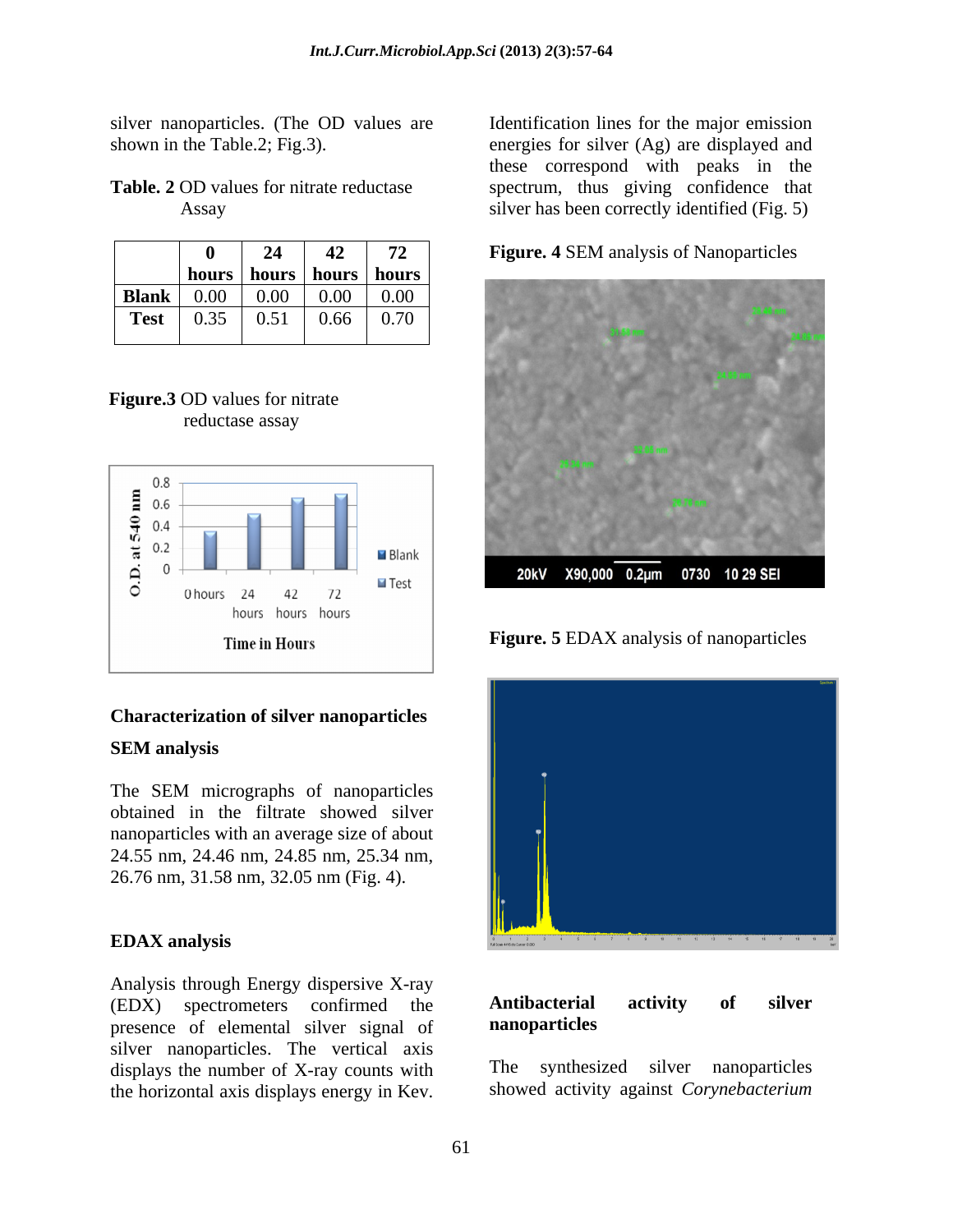*diphtheriae, Escherichia coli, Bacillus* sp*., and Staphylococcus aureus* and no activity was shown against *Pseudomonas Staphylococcus aureus, Escherichia coli, aeruginosa.* The activity was shown with the presence of zone of inhibition. The

synthesized silver nanoparticles showed more activity in ethanol dilutions of *Bacillus* sp*. and Corynebacterium diphtheriae* (Table. 3; Fig. 6 - 10).

| Table. 2<br>*hesized from<br>r nanoparticles svnth<br>Antibacterial<br>activities o<br>of silve |
|-------------------------------------------------------------------------------------------------|
| against different clinical pathogens<br><i>corvnebacter</i><br>$\sim$ uclerium sp $\sim$        |

|                                | <b>Zone of Inhibition (mm)</b> |                |                    |                        |                                                                    |
|--------------------------------|--------------------------------|----------------|--------------------|------------------------|--------------------------------------------------------------------|
| <b>Test organisms</b>          |                                | Ethanol   DMSO | (Ethanol)<br>100mg | (DMSO)<br><b>100mg</b> | Nanoparticles   Nanoparticles   Nanoparticles  <br>$(Water)$ 100mg |
| <b>Bacillus</b> sp             |                                |                |                    |                        |                                                                    |
| Staphylococcus aureus          |                                |                |                    |                        |                                                                    |
| Pseudomonas aeruginosa         |                                |                |                    |                        |                                                                    |
| Escherichia coli               |                                |                |                    |                        |                                                                    |
| Corynebacterium<br>diphtheriae |                                |                |                    |                        |                                                                    |

The synthesis, characterization and scaled up, economic viability etc. applications of biologically synthesized nanoparticles have become an important nanoparticles in bactericidal, wound branch of nanotechnology. In this study healing and other medical and electronic silver nanoparticles were synthesized applications, makes this method using *Corynebacterium* sp. The formation potentially exciting for the large-scale of silver nanoparticles was confirmed by UV-Visible spectrophotometer and their characterization was done by SEM and **References** EDAX analysis.

The antibacterial activity of the Yu,Jong -Ho kim, Sung Jin Park, Hu synthesized silver nanoparticles was ing Lee, So Hyun Kim and Young checked against different clinical Kyung Park. 2007. Antimicrobial pathogens like *Escherichia coli,* effects of Silver Nanoparticles, J. *Corynebacterium diphtheriae, Klebsiella pneumoniae, Bacillus* sp.*, Pseudomonas* Kowshik, M., S. Ashtaputre S. Khaeeazi *aeruginosa and Staphylococcus aureus.* Antibacterial activity of silver Paknikar, K.M. 2003. Extracellular nanoparticles has maximum effect on *Staphylococcus aureus* compared to other bacterial pathogens. This biological Kreibig, U., and Vollmer, M. 1995. approach toward the synthesis of silver nanoparticles has many advantages such Springer series in material science 25, as, ease with which the process can be

scaled up, economic viability etc. Applications of such eco-friendly nanoparticles in bactericidal, applications, makes this method synthesis of other nanoparticles.

# **References**

- Jun Sung Kim., Eunye kuk, Kyeong Nam jng Lee, So Hyun Kim and Young Nanomedcine. :3:95-101.
- W. Vogel, J. Urban, S.K. Kulkarni and synthesis of silver nanoparticles. J. Mat. Chem. (17): 2459-2464.
- Optical properties of metal clusters, New York, Springer-Verlag.pp. 32-35.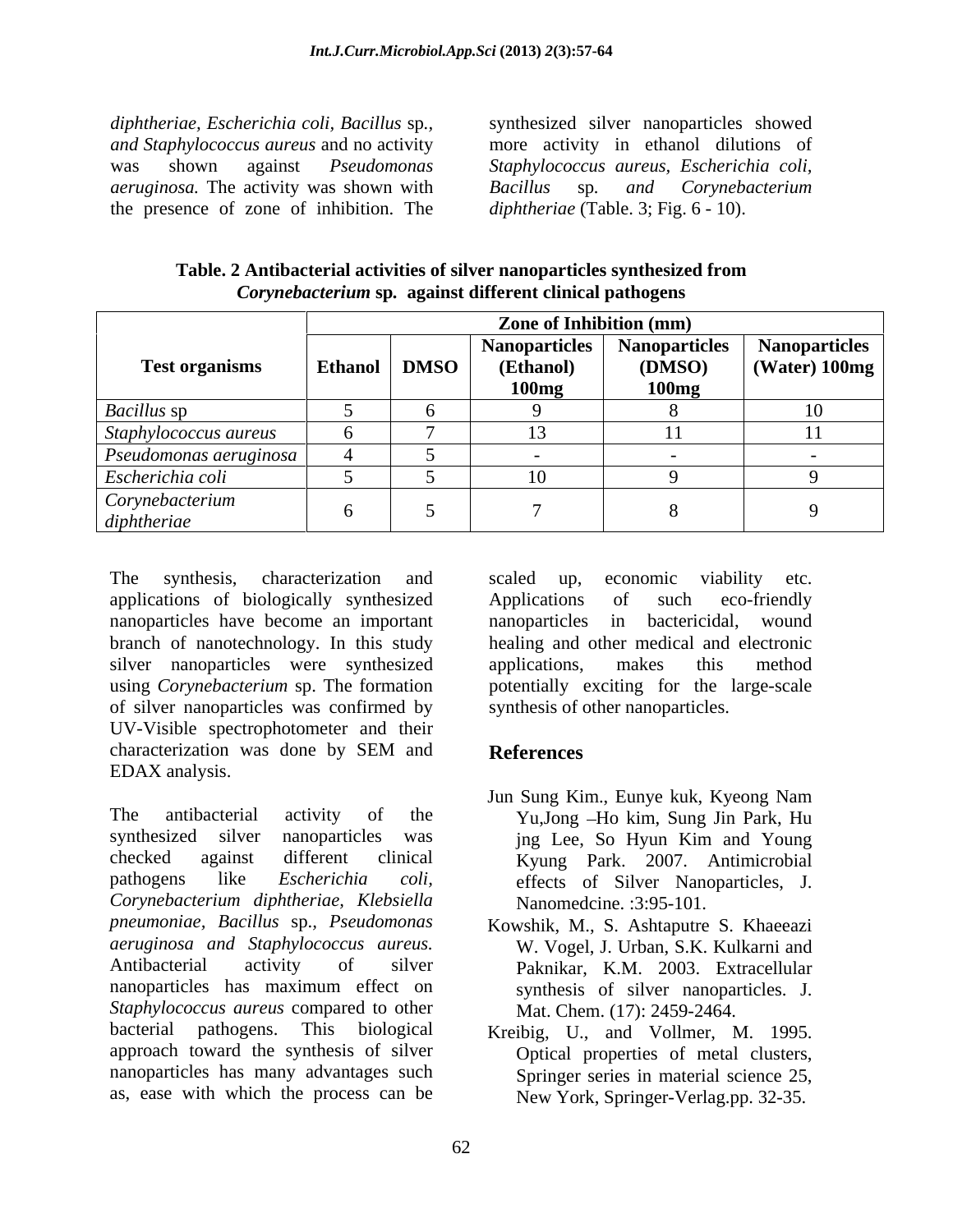- Mandal, D., M.E. Bolander, D. V.K.Sharma, T. Neveena and Zboril, Mukhopadhy, G. Saikar and R. 2006. Silver colloid nanoparticles Mukherjee, P. 2006. The use of synthesis, characterization and their microorganism for the formation of antibacterial activity. J. Phy. Chem. metal nanoparticles and their 110:16248-16253.
- Minaeian, S., A.R. Shahverdi, A.S. Nohi JSIAU.17(66):1-4.
- Mritunjai Singh., Shinjini Singh, S. Prasad Shirley., A. Dayanand, B. Sreedhar, G.
- Nalenthran Pugazhenthiran., Sambandam Siddartha Shrivastava., Tanmay Bera, synthesis of Silver Nanoparticles by Add, D., M.F. Folontofo, Digital, T. Vecerova, N. Neveton and the<br>single-policies in the symbolic and the symbolic control in the symbolic<br>distribution and the formula of anticoparatic and the method, cancered<br>ratio of th
- Nelson Duran. , D. Priscyla, Marcatod, L.
- Nikolay Krumov., Iris Perner-nochta, Stephanie Oder, Velitchka Gotcheva,
- Nithiya, R,and Ragunathan, R. 2009.
- Panacek, A. K.. L.Vitek, R. Prucek, M.

110:16248-16253.

- application,.Appl. Microbial. Qilin Li, Shaily Mahendra, Delina Y Lyon Biotechnol.69:485-492. Brunet, Michael V Liga, Dong Li, and Shahverdi, H. R.2008. Nanomaterials for water disinfection<br>Extracellular Biosynthesis of Silver and microbial control: Potential Nanoparticles by some bacteria, applications and implications. Water. Pedro J J Aluarez .2008. Antimicrobial Nanomaterials for water disinfection and microbial control: Potential Res.  $4591 - 4602$ .
- and Gambir, I. S. 2008. Nanotechnology in medicine and Antimicrobial Activity of Silver antibacterial effect of silver nanoparticles, Digest. J. Nanomat. Streptomyces species. Digest. Biostruc. 3(3):115-122. J.Nanomat. Biostruc. 5(2): 447-451. Syed and Dastager. 2010. Antimicrobial Activity of Silver Nanoparticles Synthesized from Novel *Streptomyces* species. Digest.
- Anandan, Govindarajan Kathiravan, Arnab Roy, Gajendra Singh, P. Nyayiru Kannaian Udaya prakash, Simon Crawford, Muthupandian Characterization of enhanced Ashokkumar. 2010. Microbial antibacterial effects of novel silver Ramachandrarao and Dash. 2007. Characterization of enhanced nanoparticles, Nanotechnology.
- *Bacillus* sp. J. Nanopar. Res. 1811- Singh, M., S. Singh, S.Prasad and 1815. Gambhir. 2008. Nanotechnology in Oswaldo, P. Alves, Joao, S. Dasilva, I. Gabriel and De Souza H. 2010. Nanomat. Biostruc. 3: 115 – 122. medicine and antibacterial effect of silver nanoparticles. Digest. J.
- Ecosystem protection by effluent Sougata Sarlcar, Atish Diparkar Jana, bioremediation: silver nanoparticles impregnation in a textile fabrics Molstafa, 2007. Facile synthesis of process, J. Nanopar. Res. 285 – 292. Silver nanoparticles with highly Samir Kumar Ssamanta, Golam silver nanoparticles with highly efficient anti-microbial property, Polyhedron. 26:4419-4426.
- Angel Angelov and Clemens Posten, Taniguchi, N.,1974. "On the Basic 2009. Production of inorganic Concept of 'Nano-Technology'," Proc. Nanoparticles by Microorganisms, J. Intl. Conf. Prod. Eng. Tokyo, Part II, Chem. Eng. Technol. 32(7):1026-1035. Japan Society of Precision Engineering.
- Synthesis of Silver nanoparticle using Tetsuya Osaska, Tadashi Matsunanga, *Pleurotus sajor caju* and its Takoya Nakanishi, Atsushi Arakaki, Antibacterial activity. Digest. J. Daisuke Nicoa and Hironori Iida, Nanomat. Biostruc.4(4):623-629. 2006. Synthesis of magnetic 2006. Synthesis of magnetic nanoparticles and their application to bio assay vol:384, 593-600.